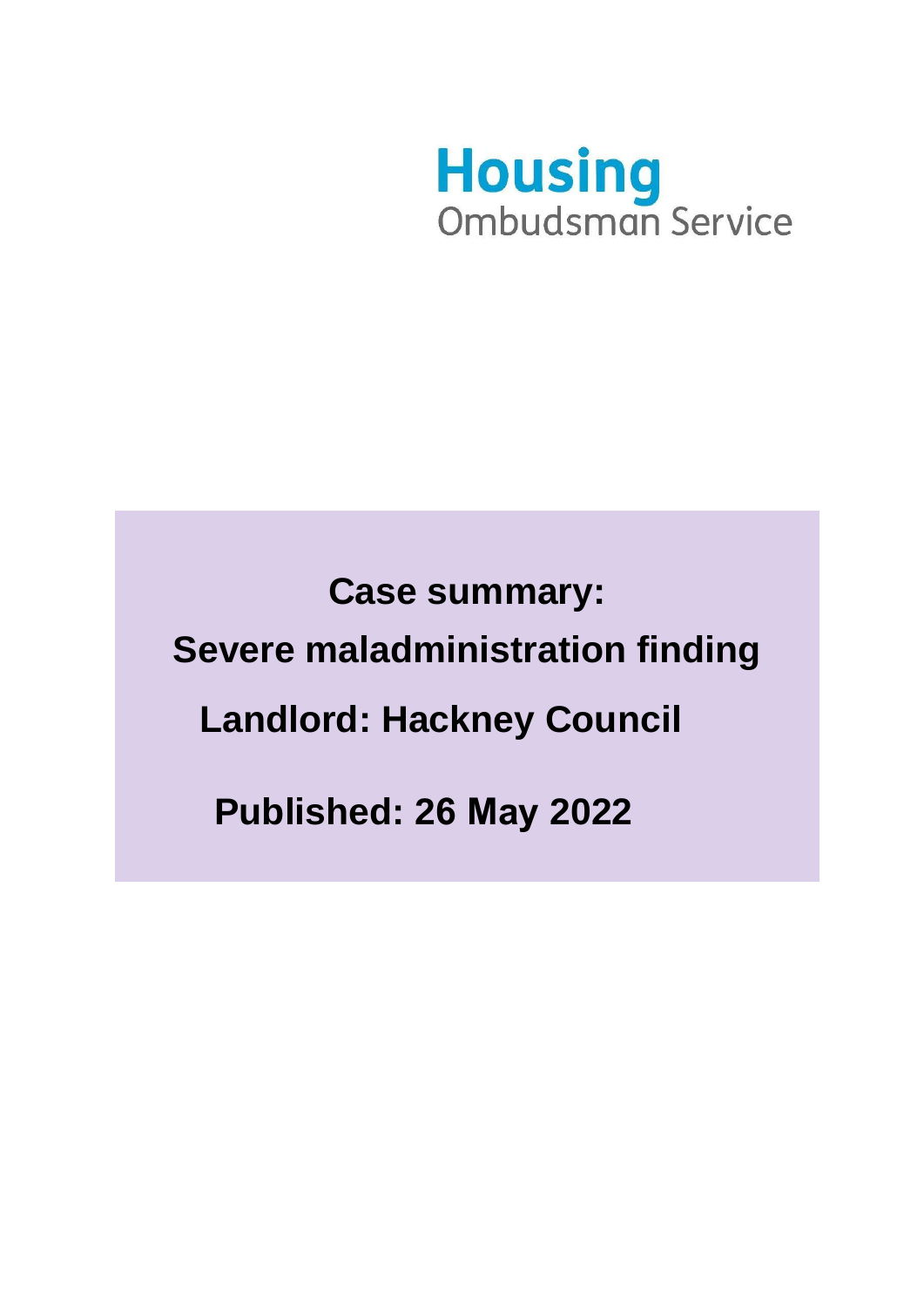## **Landlord: Hackney Council**

### **Case reference: 202107868**

#### **Complaint category: Leaks, damp and mould and complaint handling**

## **The complaint**

Ms D complained about the landlord's response to her reports of water ingress, damp and mould at the property. The Ombudsman also considered the landlord's complaint handling and compensation offer.

## **Background and summary of events**

In late 2019, Ms D reported issues with damp and mould at the property, in the hallway and on the kitchen walls. In response the landlord raised an inspection and a few weeks later, it raised works for an extractor fan to be installed in the bathroom. Works were also raised to mould wash the hallway walls, apply anti-fungal treatment and apply barrier coat and sealant and repaint. Additionally, bubbling paintwork was required to be removed from the hallway ceiling and the same treatment carried out to the hallway walls. Works to mould-wash the kitchen wall and associated follow-up treatment was also raised.

The landlord later stated to the Ombudsman that it had spoken to the repairs operatives and there was no access appointment in early 2020, but it no longer has the evidence, or evidence of any attempted follow up. The works were re-raised later in 2020, following Ms D chasing these works and reporting continuing problems with leaks at the property. There is no information as to whether they were carried out after having been re-raised.

Nine months later the landlord received a complaint from Ms D about the mould and damp, which she said had been waiting to be addressed for over two years. She said she wished to be decanted as resolution to her complaint. The landlord spoke with Ms D about her complaint and wrote to her, acknowledging her complaint and advising its average response time was 10 working days.

The landlord provided its stage one response and advised that it could not comment on any historical issues due to a cyber-attack. It noted that Ms D had said she would like a surveyor to attend the property as a matter of urgency to assess the damage and that she wanted to be decanted to another property. The landlord expressed empathy for her frustration and said that it regretted any distress caused to her. A surveyor's appointment was booked.

The landlord says it gave Ms D information on making an insurance claim for damage to goods but had received no response.

Ms D replied to the stage one response stating her unhappiness with the whole situation and the leaks in the property. She said it had had a big impact on her health and nothing had been done for more than a year. Ms D described some of the things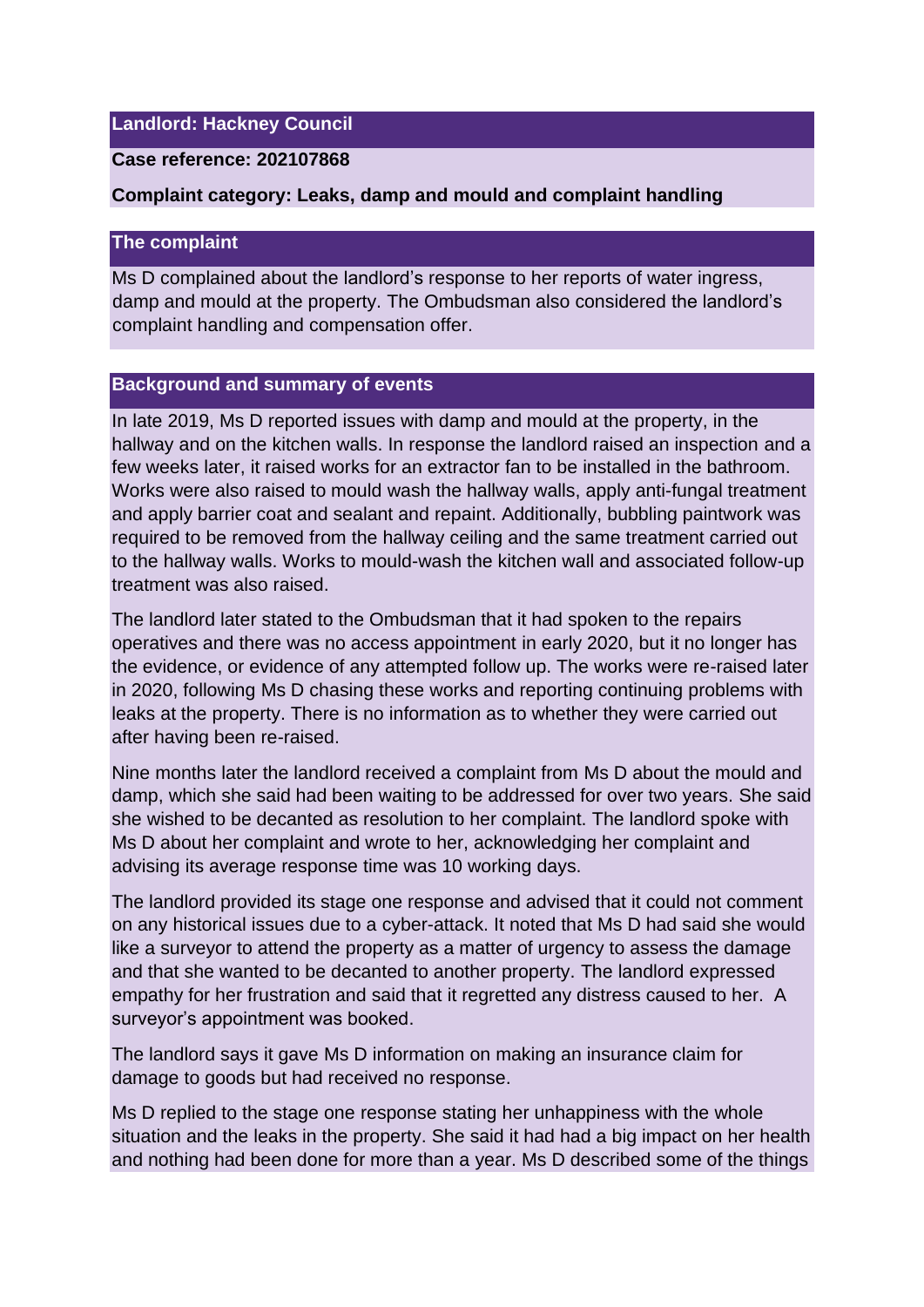damaged by leaks and mould at the property and requested reimbursement and compensation for the items and for the impact the situation had had on her.

In early 2021, the landlord did a virtual inspection and found significant amounts of mould affecting the front room, kitchen, hallway and bathroom. It said the lack of mechanical ventilation in the bathroom and location of the property meant condensation was likely to be a problem. However, the extent of the mould meant other sources should also be investigated.

A physical inspection a month later determined that there was water ingress from multiple sources and a temporary decant was urgently required, due to health and safety implications. Ms D emailed the landlord advising that the surveyor had said she needed to be moved and asked how long it would take.

Ms D emailed the landlord again the following month, requesting escalation of her complaint and for a permanent rather than temporary decant, emphasising the length of time the issues had been going on for and the detrimental impact on her health as a result.

Following inspections at the properties above and adjacent to Ms D a leak was found coming from a washing machine which was resolved on the same day.

Ms D contacted a local councillor who raised a member's enquiry, and she asked to take the complaint to stage two. The landlord delayed accepting the request until after it had completed the member's enquiry. The landlord later explained that it often did so to avoid having two processes running at once. The landlord advised Ms D it would respond within 20 working days and said that it would let her know if there would be a delay. She chased the landlord a month later for a response and reiterated the situation in the property.

A month later the landlord sent its stage two response, upholding the complaint, acknowledging that there had been a six-week avoidable delay in responding to Ms D's reports of damp and mould and offering her £60 compensation in recognition of this and a permanent decant to another property, although the landlord could not say when that permanent decant would be.

As she was not satisfied with the landlord's position, she referred the matter to the Ombudsman.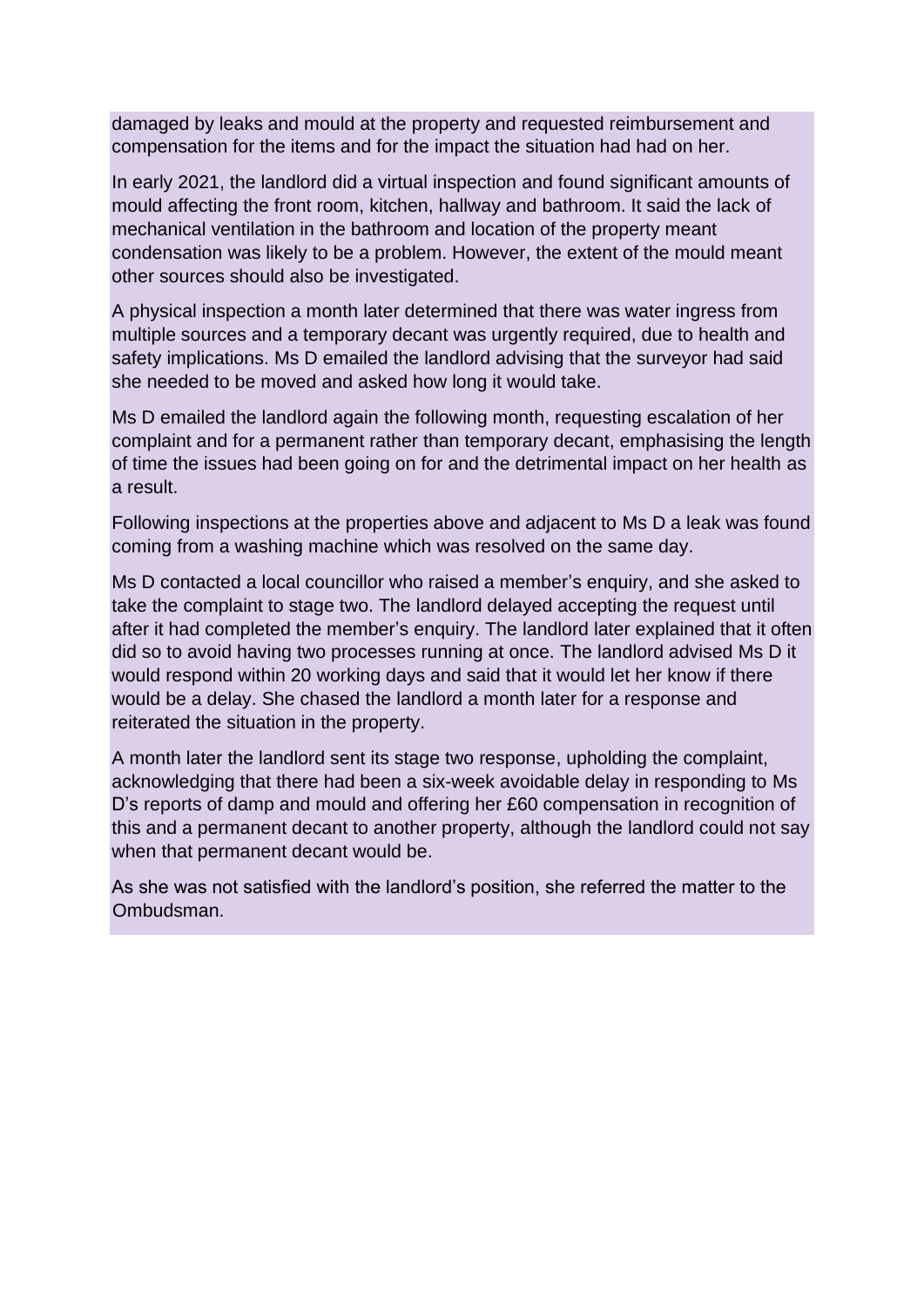# **Assessment and findings**

### *Repairs*

Ms D said she had been reporting the issues for over two years and, additionally, questioned the condition of the property when she moved into it. There are unfortunately very limited records available, which the landlord has said is due to a cyber-attack.

There is evidence, however, of the resident reporting issues with damp, mould and leaks at the property in late 2019, which remained unaddressed for a substantial period of time. The surveyor noted health and safety implications in the condition of the property in early 2021.

Notwithstanding the lack of records, Ms D says the works were not carried out and the outcome of the surveyor's report supports this, finding water ingress and the substantial associated problems being present and unresolved at that time. The landlord provided a summary of the records it has been able to recover in its submissions to the Ombudsman. These state that there was a missed appointment by the resident in early 2020 and the landlord says this was confirmed by the operative verbally. However, the accompanying photograph proofs are missing. Other records are marked as incomplete or closed without clear reason so the overall reliability of the recovered records is not clear.

The delay in attending the property, carrying out inspections, investigations and ultimately works to resolve the issues was unacceptable and inappropriate and is aggravated by the severity of the issues which were left without remedy and contributed to further deterioration of the issues over time and health and safety implications.

The landlord did not respond to the reports in accordance with its own timescales for repairs as set out in its repairs policy, nor keep the resident updated, explain delays or manage expectations in any way.

Having received the report of the condition of the property in early 2021 the evidence provided indicates that the landlord did not then commence to act in an appropriate and responsible manner in dealing with the issue. In addition to its previous failings, it did not urgently decant the resident as was advised – even if this was not permanent, as the resident had requested.

Although the landlord references a cyber-attack, email chains of conversations remain available and yet there is no explanation for the delays throughout or any evidence of effective communication, expectation management or reasoning for decisions taken – including reasons to not decant the resident when it became very apparent that this was quickly needed.

## *Complaint handling and compensation*

The landlord responded within the time frame set out in its complaints policy at stage one and in its response appropriately expressed empathy for the situation and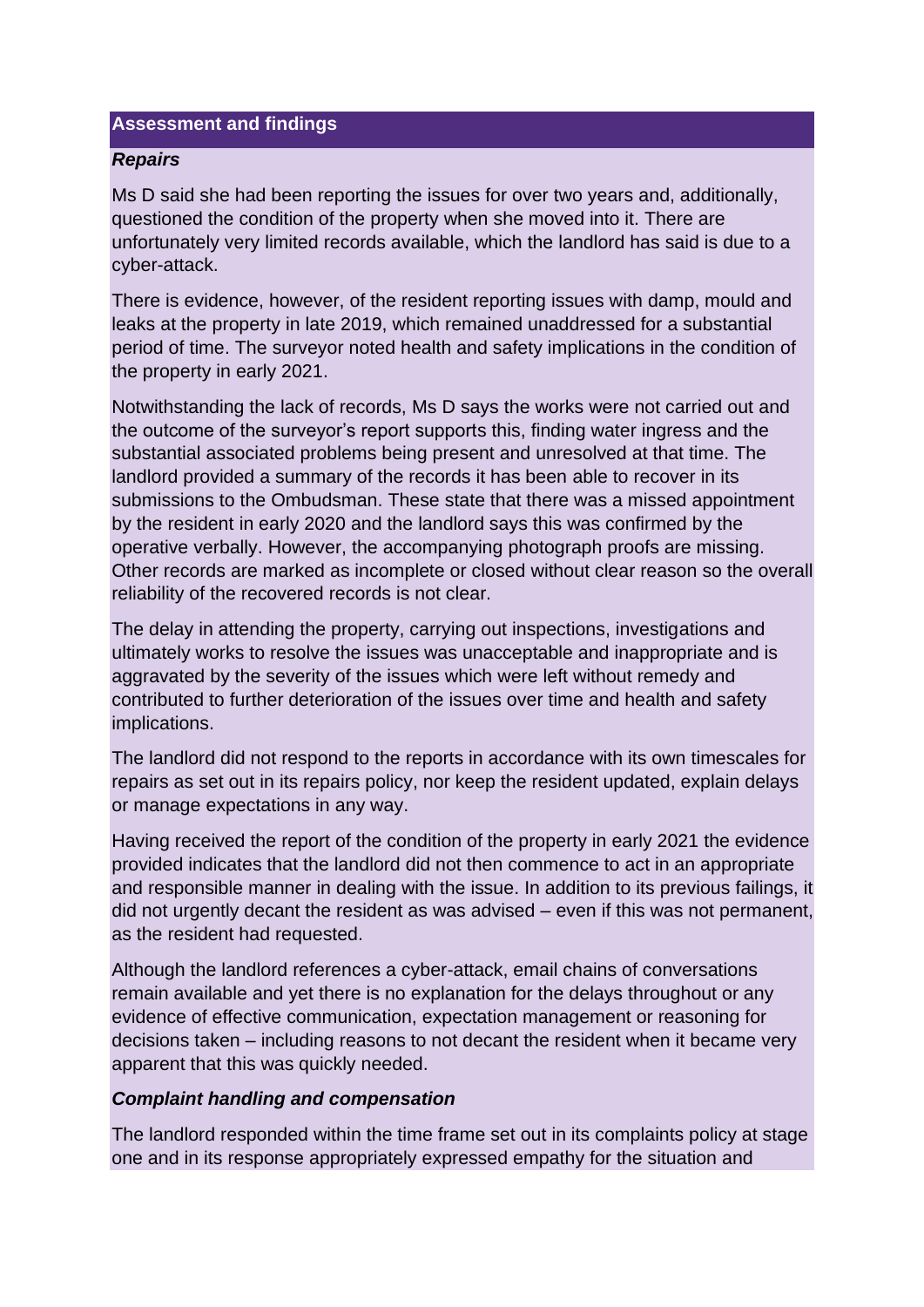advised that Ms D had been scheduled to receive a surveyor's visit at the earliest opportunity, which was a month thereafter.

The landlord's complaint response said it could not comment on historical reports due to the cyber-attack. This was unreasonable. Although it did not have the primary records, it could have looked at other sources, such as emails, interviewing staff or technical assessment of the property. Even if this found no new evidence, it would show that the landlord was making all reasonable efforts in investigate the complaint.

While the landlord was not responsible for the cyber-attack neither was Ms D, and it was unfair to disadvantage her because of the lost data. It was clear that she reported the issues in late 2019, and the repairs were outstanding when she made the formal complaint the following year.

The landlord missed opportunities to investigate what had gone wrong and to put things right accordingly. Although the landlord spoke to Ms D and offered a surveyor's appointment, there is no investigation of the issues raised.

The stage two escalation request took six months for the landlord to respond to, against its 20-working day timescale. There is no explanation or apology for this delay.

Ms D contacted her local councillor in early 2021 because she was dissatisfied with the complaint response. It was of no benefit to the resident, or the goal of issue resolution, to delay the stage two to complete the member's enquiry.

The stage two response was wholly unsatisfactory. Whilst it reasonably offered a permanent rather than temporary decant, there is no evidence of investigation into the issues having taken place, or a review of its stage one response. The failure to provide any timescale or expectation management in respect of Ms D's decant was unacceptable.

Whilst there is a serious shortage of social housing, in circumstances where there are health and safety concerns it is entirely unacceptable and inappropriate for the landlord to not have acted on this and to state that it does not know when a decant will be available. Subsequent to the complaint, the landlord offered hotel accommodation in lieu of a temporary decant. This was appropriate and had it been offered earlier, it may have partially mitigated the negative outcome for Ms D.

The landlord later confirmed that £60 is reflective of a £10 per week compensation amount, however this was not made clear in the stage two letter and is not indicative of its compensation policy which refers to Housing Ombudsman guidelines. Where compensation is offered, this should be explained or broken down according to service failures found. The landlord did not do this.

The landlord did not carry out an investigation of the issues, nor did it carry out a lessons-learned exercise and put in place steps to help prevent a recurrence. It gave no indication of when the resident would be decanted or information as to works that had been or would be carried out. It failed to apologise for incomplete works and failed to acknowledge its complaint handling failures.